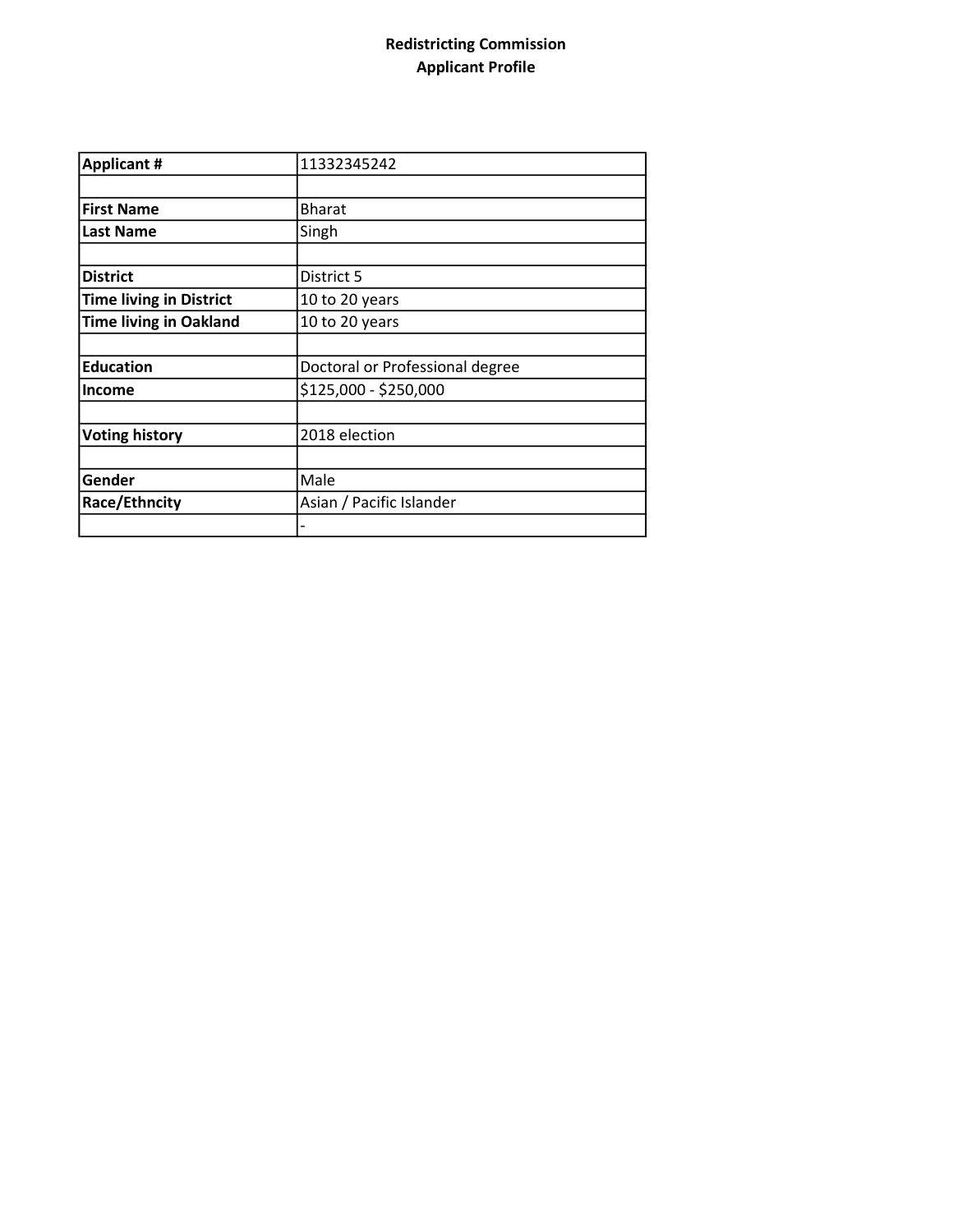## **Supplemental Questionnaire**

Your response to each of the mandatory following questions is limited to no more than 500 words. Please type in the space provided for each question.

\*1. Why do you wish to serve on the Commission and why do you think the work of the Commission is important?

I'm a new citizen of the country and want to take this opportunity to be more engaged with my civic duties. The importance of having proper representation is the cornerstone of a healthy democracy, and redistricting is the way to ensure that.

\*2. Explain what it means to be impartial and describe your ability to exercise impartiality.

Being impartial in context of redistricting is complex. While it's important to be impartial base on political ideology, but one must take into consideration that we aren't inadvertently marginalizing groups. Redistricting should be done considering efficiency of capturing socio-economic and geographic clusters, as well as, in aligning with administrative boundaries. This should help minimize marginalization.

\*3. The Commissioners will need to work collaboratively in redrawing district boundaries. Provide an example from when you had to set aside your own self-interest to achieve a common goal.

I am an urban planner by profession. My job is to provide communities options about their futures and facilitate dialogue between stakeholders to come up with an amicable alternative. I have done this professionally for 17 years. What I practice professionally, is also my personal goal in life – work towards a common approach to our goals.

\*4. All Commissioners must demonstrate an understanding of and appreciation for Oakland's diversity. Describe your knowledge of and appreciation for Oakland's people and places, and how this will enhance your work as a commissioner.

I have been a resident of Oakland for the last 15 years and have lived and worked in several parts of the city. When I chose to invest in a home, I picked Oakland for it's vibrancy that comes with it's diversity. I have worked in an Oakland office that had diverse people and have always appreciate the multicultural vibe as I've walked down E-14<sup>th</sup> from Downtown to Fruitvale or bicycled down Telegraph. The diversity is what makes Oakland unique in the Bay Area. It makes it the heart of they Bay Area for cultural exchanges on the streets, rather than in museums and institutions.

\*5. Provide an example from when you faced a complex question or situation. What problem solving skills did you use to solve it?

For community planning projects in contentious neighborhoods, I've often used a technique that gets the stakeholder representatives to meet beforehand and discuss the 'rule of engagement' where I have worked with them to determine how the group would make a decision, and then getting all the sign-off on it. This way I have been able to avoid confrontational and agenda driven stances stalling processes. In addition, to that I have used and am a big advocate of data-driven decision making. In most cases either of the two, or a combination of them, have helped me and other move things forward.